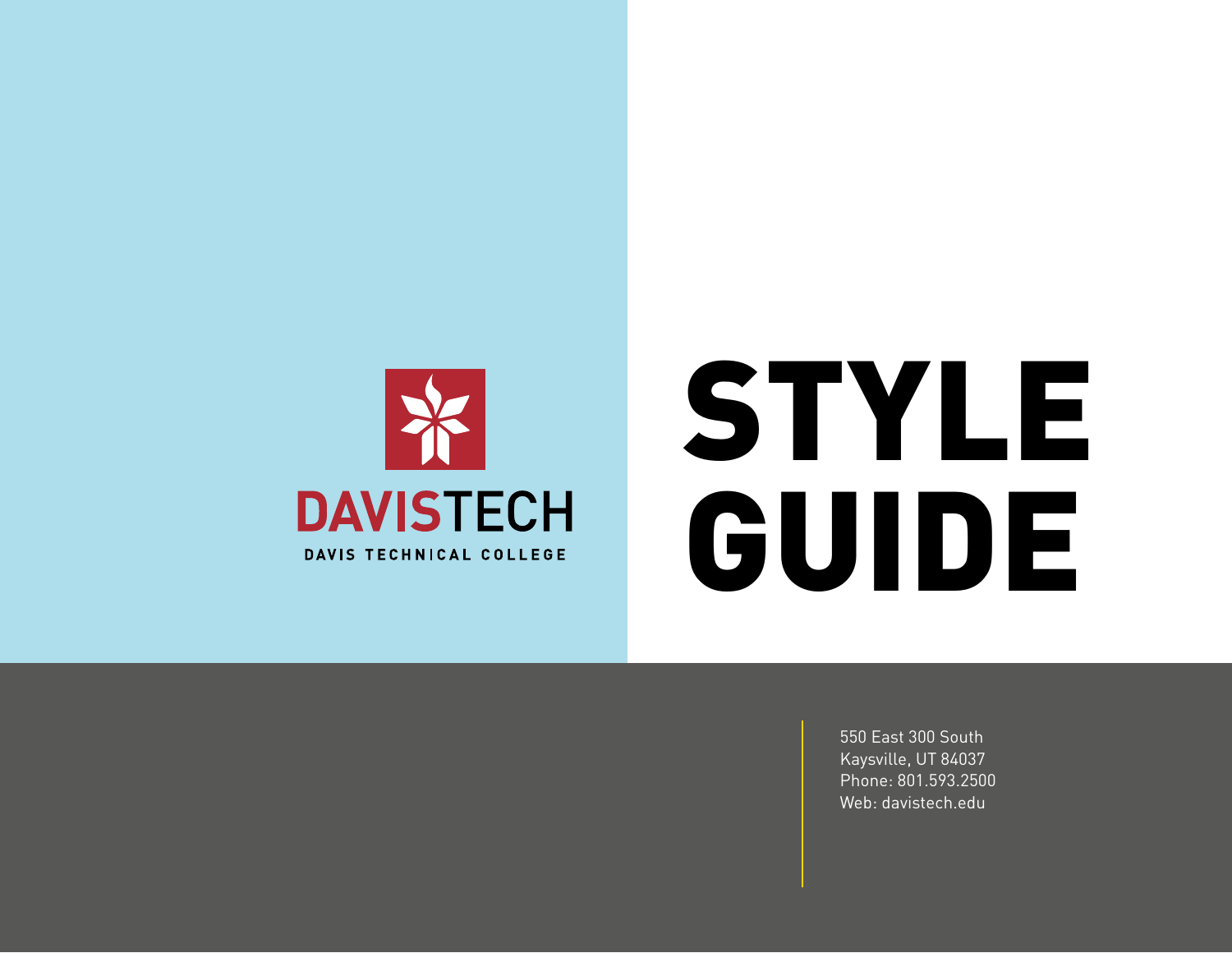# About this brand

This identity guideline is a tool designed to project the image, values, and mission behind the DAVIS TECHNICAL COLLEGE brand.

It is the cornerstone of all communication efforts and must be followed carefully to ensure a consistent style and quality of presentation.

### You never get a second chance to make a first impression.

- Andrew Grant, Even -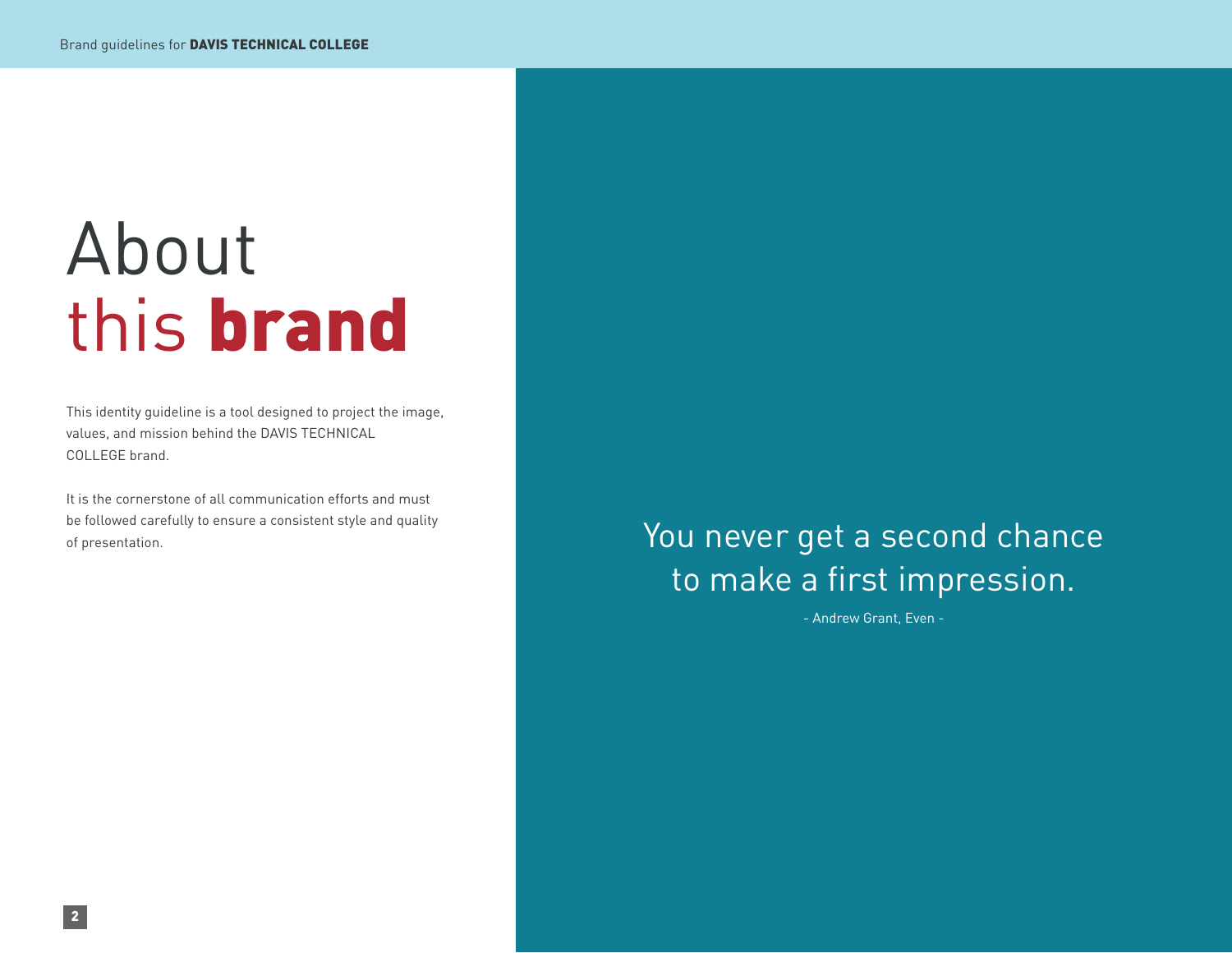# Table of contents

#### 01 THE LOGO

| The Logo and its usage                   | 4-9       |
|------------------------------------------|-----------|
| 02 FONTS                                 |           |
| The primary & secondary font styles      | $10 - 13$ |
| <b>03 COLOR SYSTEM</b>                   |           |
| <b>Primary and Secondary Colors</b>      | $14 - 17$ |
| <b>Color Palette for the Six Schools</b> | $18 - 19$ |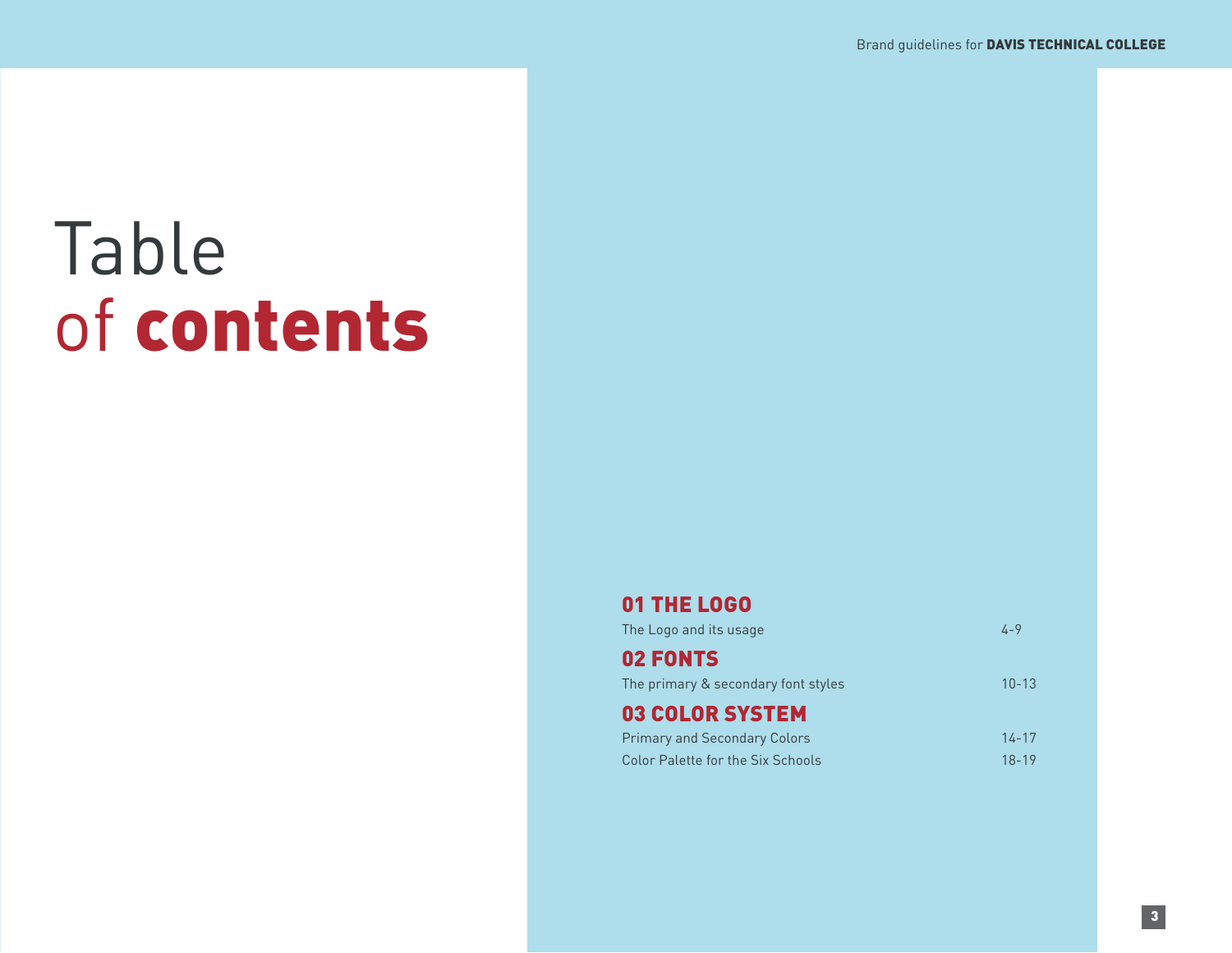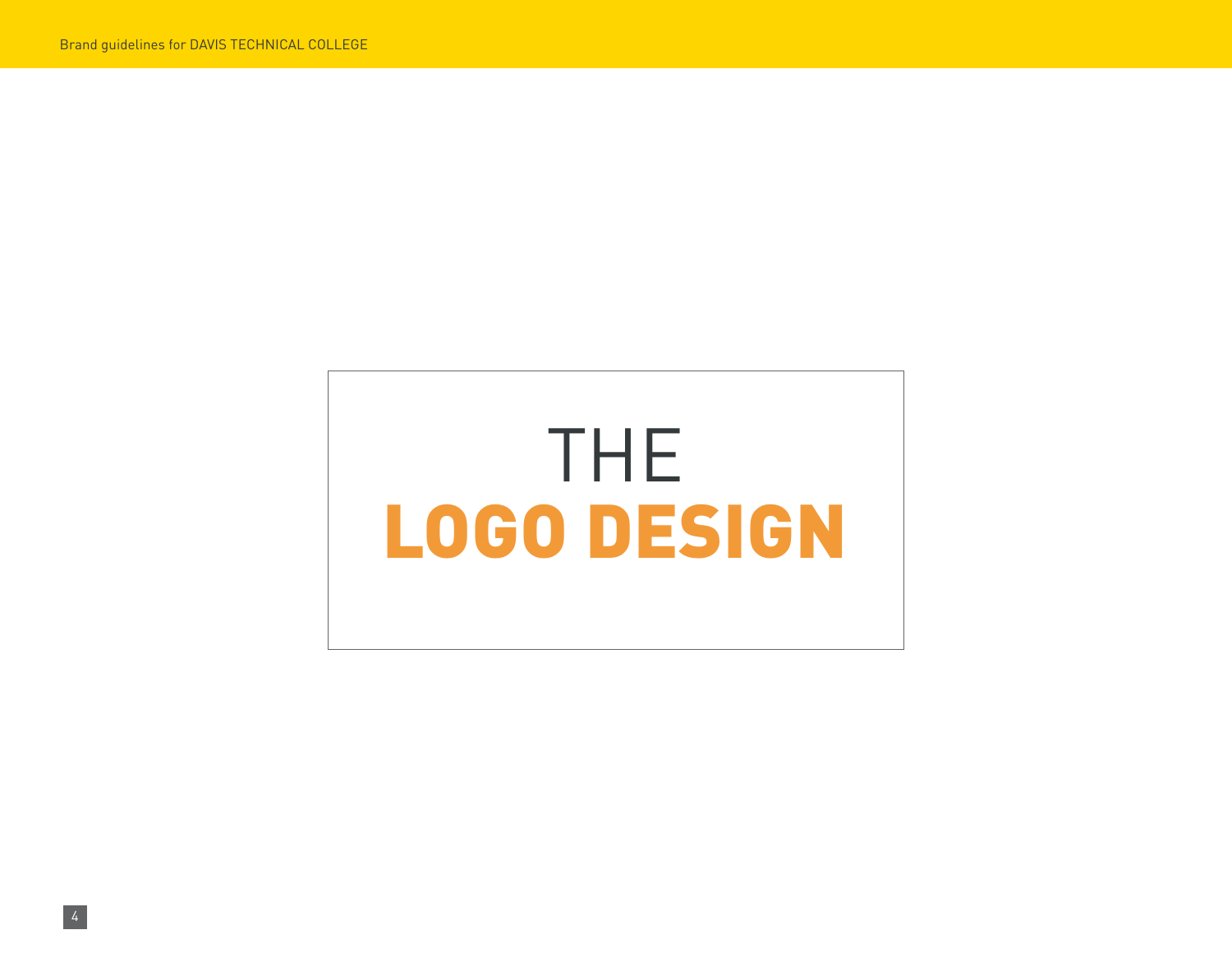# 01

### Our logo is the touchstone of our brand and one of the most valuable assets. We must ensure its proper usage.

1. The logo and its usage / 2. Black, white and gray scale / 3. Logo construction + clearspace / 4. Mininum logo sites and incorrect uses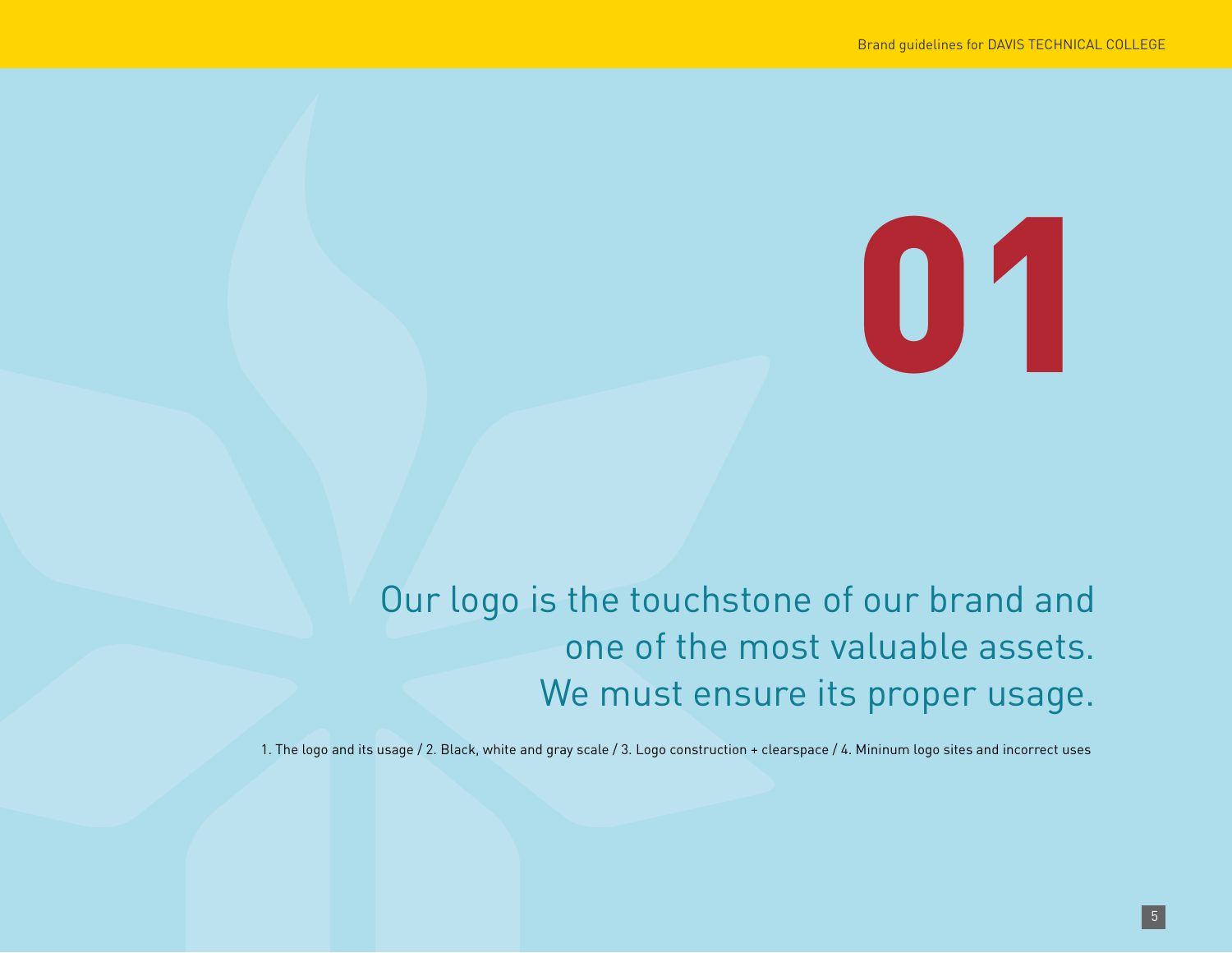# The logo and usage

The DAVIS TECHNICAL COLLEGE logo combines three elements: the DAVISTECH logotype,the logotype DAVIS TECHNICAL COLLEGE and the icon as a graphical element. These elements should never be changed without the approval of the Marketing Department. Position, size, and color, along with the spatial and proportional relationships of the DAVIS TECHNICAL COLLEGE logo elements, are predetermined and should not be altered.

There is a horizontal and a vertical version of the logo.

Used consistently, they will reinforce public awareness of the college.

### Logo – Standard VERTICAL Version



The college logo is presented through the use of colors, shapes and typography.

On a light background the colors are Pantone 1807C Red and black.

### LOGO - STANDARD VERSION FOR DARK BACKGROUND

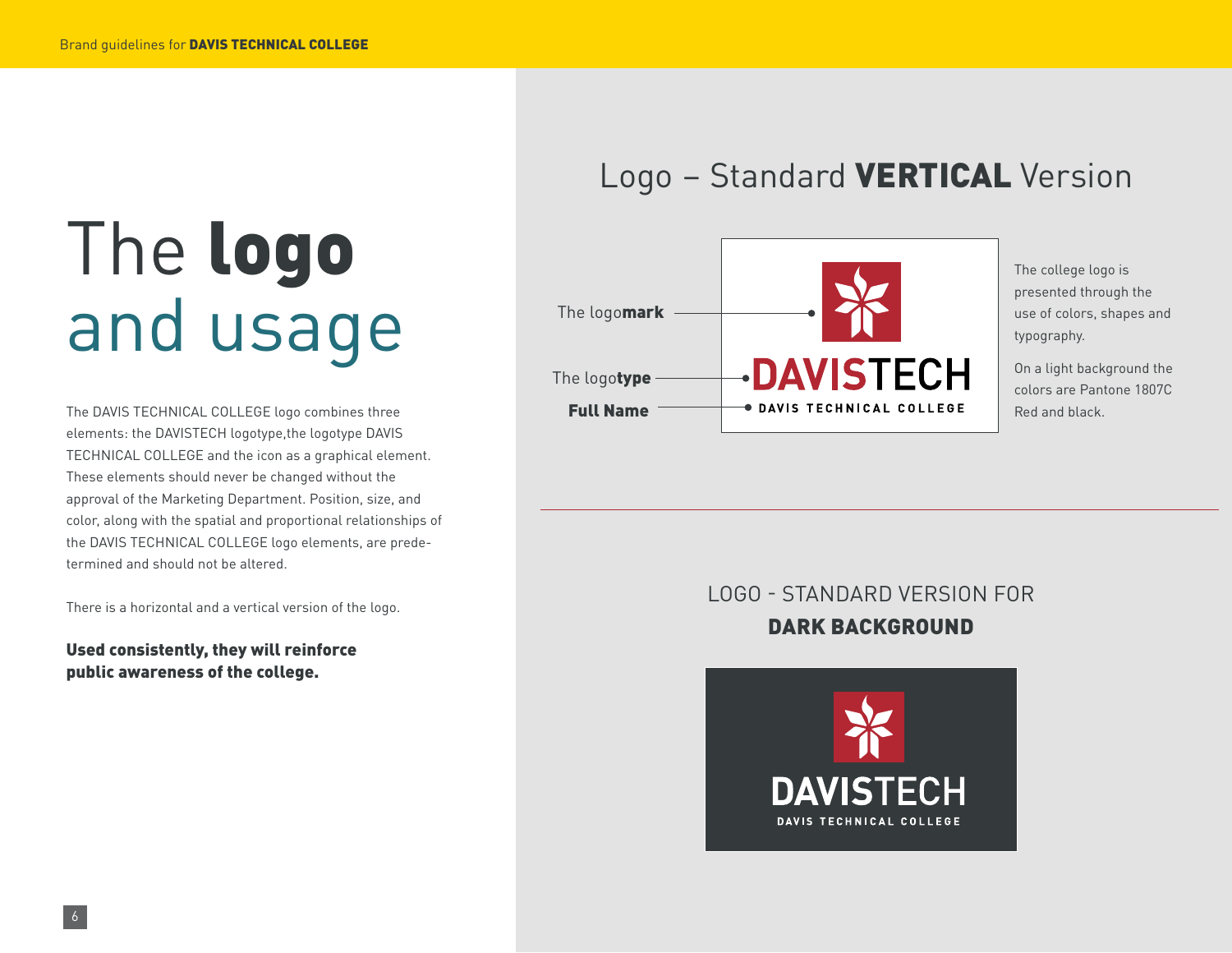### Logo - HORIZONTAL Version



### LOGO - HORIZONTAL VERSION FOR DARK BACKGROUND



### Black and White

The logotype and the symbol must be clearly distinguishable from the background color.

You must honor the Davis Technical Logo color palette when possible, using black or white if necessary.



100% Black

### **X DAVISTECH** DAVIS TECHNICAL COLLEGE

100% white (reverse)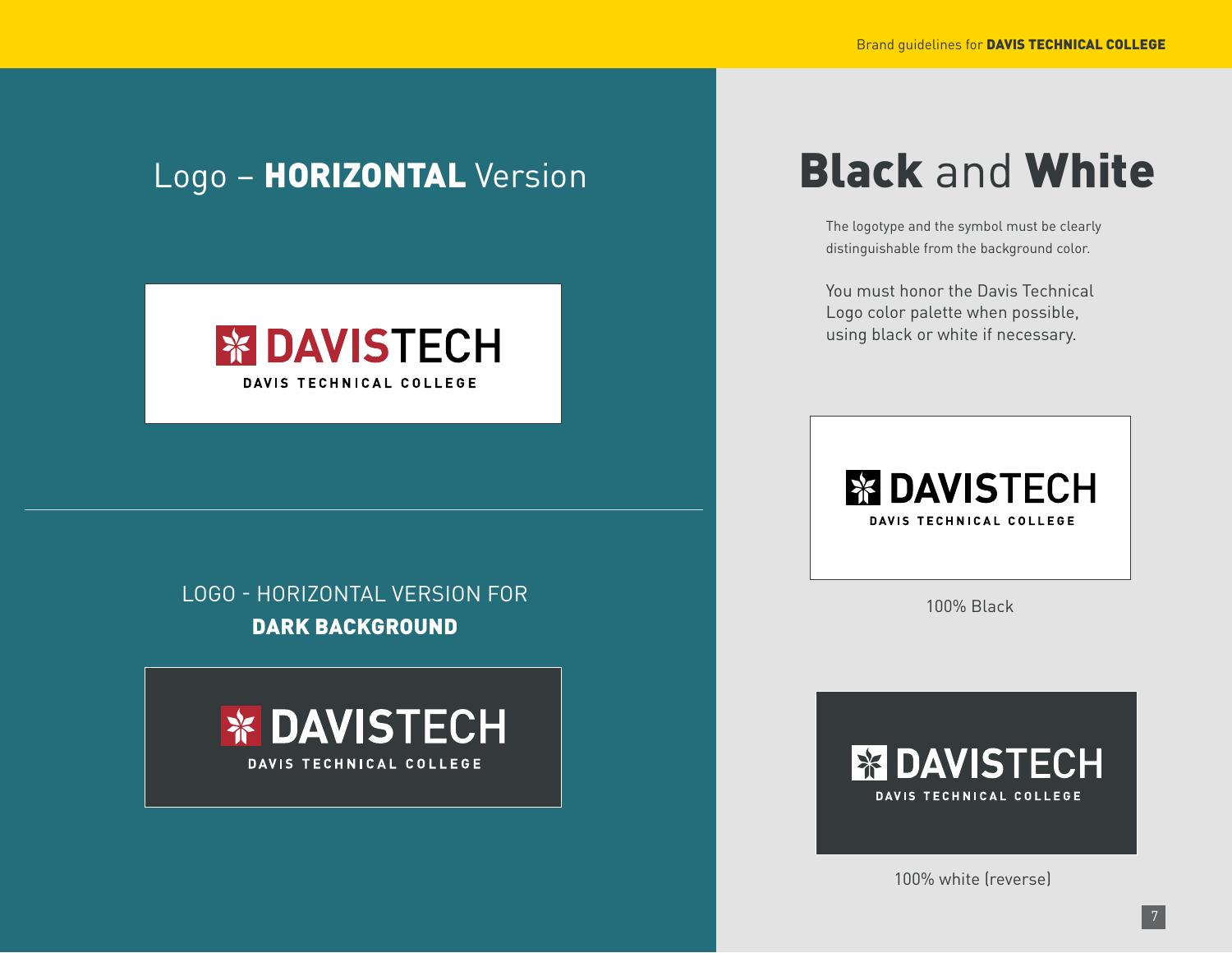# Logo construction + clearspace

The Davis Technical College logo requires separation from the other elements around it. The space required on all sides is roughly equivalent to the height of the letters in the logotype. The logo must always fit into the clearspace area and can not be intervened by other graphical elements which could hinder legibility of the brand.

Please note that text or pictorial figures which have strong impact or impression should not be placed near the logos even though you keep the isolation area blank.

#### FULL LOGO AND LOGO MARK



Whenever you use the logo, it should be surrounded with clearspace to ensure its visibility.



Clearspace is also needed around the logomark if used independently.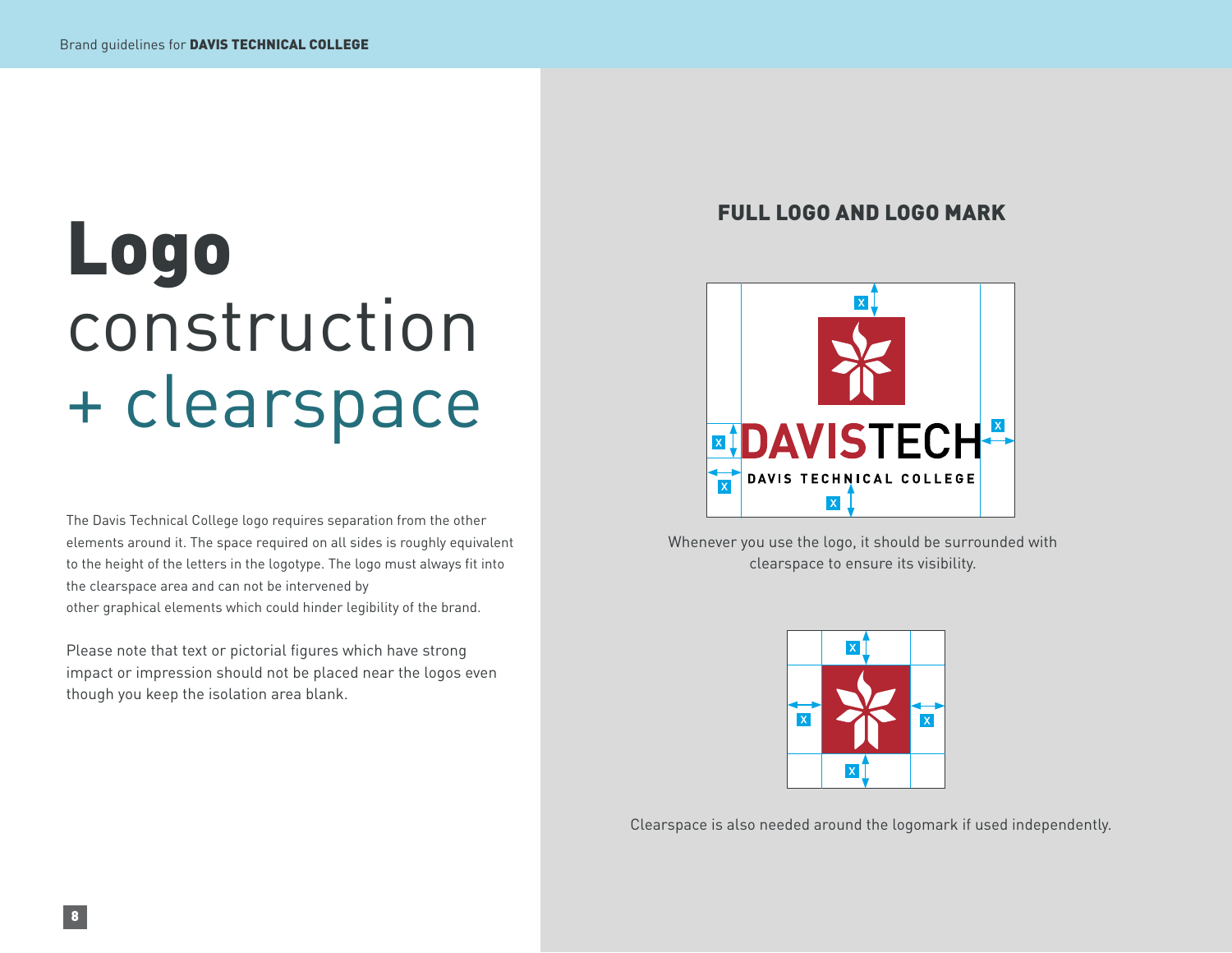#### RECOMMENDED LOGO SIZES



There are no predeterminded sizes for the Davis Technical College logo. Scale and proportion should be determined by the available space, function and visibility. In print, the logo minimum size is 2.5 cm wide, for the mark it is 1 cm wide.

Also, keep in mind "Bigger is not always better." Do not fill a page with the logo. The red icon shows up extremely well on a page and does not need to fill it.

Please note: The logo cannot be changed. Although creativity is appreciated please do not alter the logo in anyway!



DAVIS TECHNICAL COLLEGE

Recommended Cover Page Size - 6 cm

Recommended Smallest Mark  $Size - 2.5 cm$ 



1 cm



Recommended Letterhead Size  $-$  4 cm

Recommended Smallest Page Size - 2.5 cm

**DAVISTECH DAVIS TECHNICAL COLLEG** 

#### LOGO INCORRECT USES/STYLES

| DAVISTECH<br>DAVIS TECHNICAL COLLEGE               | <b>DAVISTECH</b><br>DAVIS TECHNICAL COLLEGE        | <b>DAVISTECH</b><br>DAVIS TECHNICAL COLLEGE | <b>DAVISTECH</b><br>DAVIS TECHNICAL COLLEGE |
|----------------------------------------------------|----------------------------------------------------|---------------------------------------------|---------------------------------------------|
| DON'T rotate the logo                              | DON'T add a<br>drop shadow                         | DON'T rearrange<br>elements                 | DON'T distort the logo                      |
|                                                    |                                                    |                                             |                                             |
| <b>DAVISTECH</b><br><b>DAVIS TECHNICAL COLLEGE</b> | <b>DAVISTECH</b><br><b>DAVIS TECHNICAL COLLEGE</b> | ID/AW STECH<br>DAVIS TECHNICAL COLLEGE      | <b>FCH</b><br>DAVIS TECHNICAL COLLEGE       |
| Don't use different colors                         | DON'T outline the logo                             | DON'T add gradients                         | DON'T use it over a photo                   |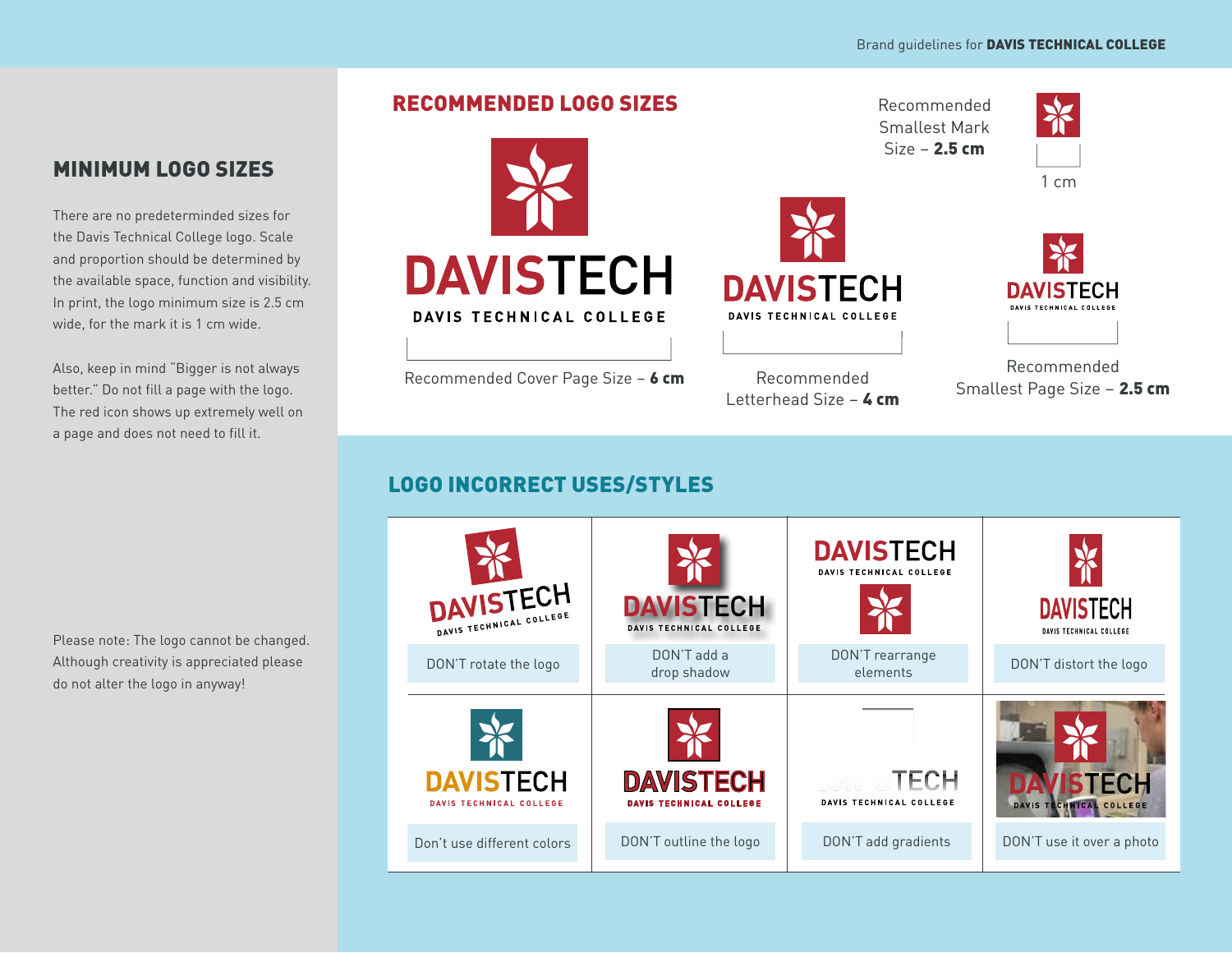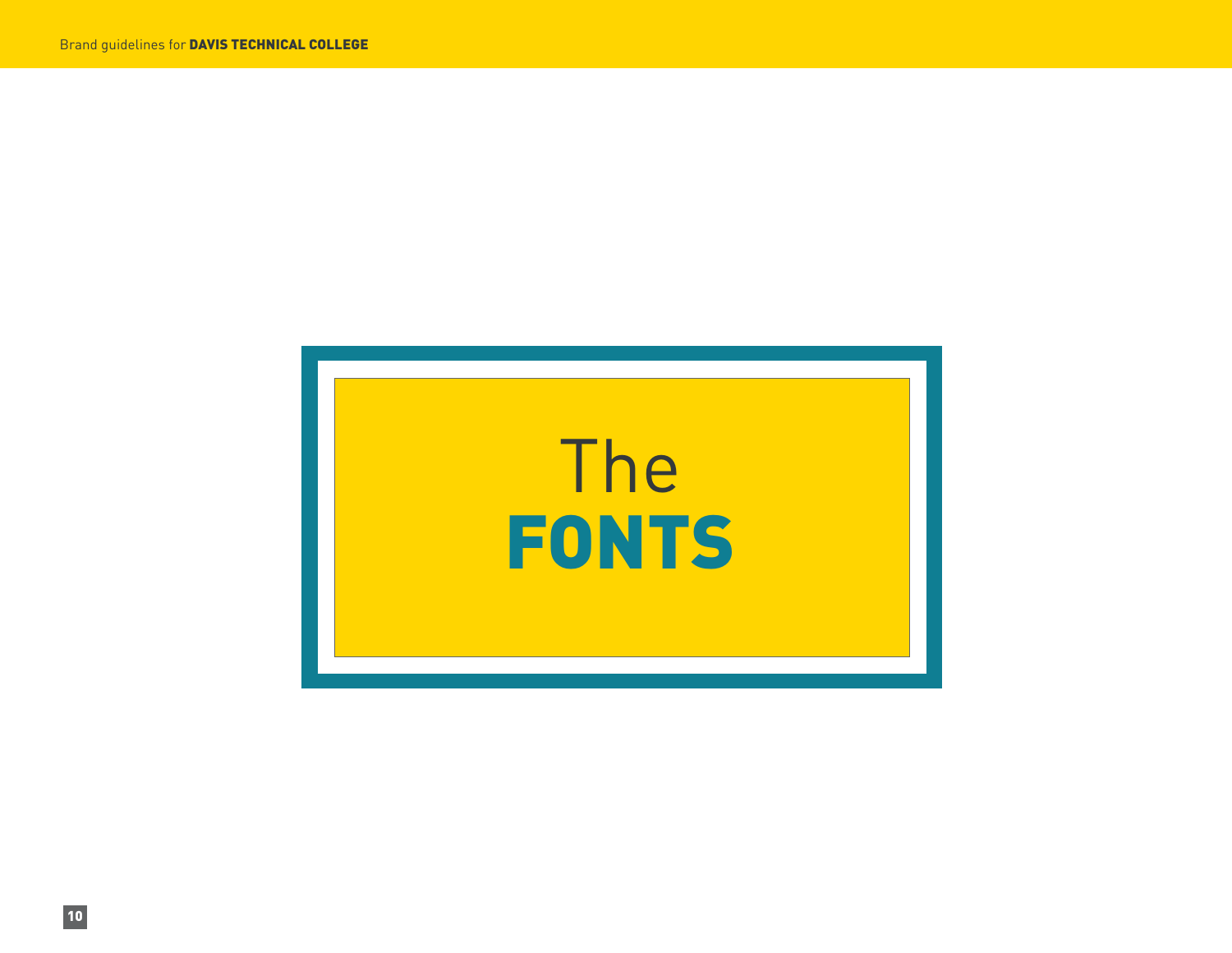

### Typography is 95% of design – it's a driving force in all forms of communication art

1. The primary and secondary font / 2. Typography and hierachy / 3. Character and paragraph styles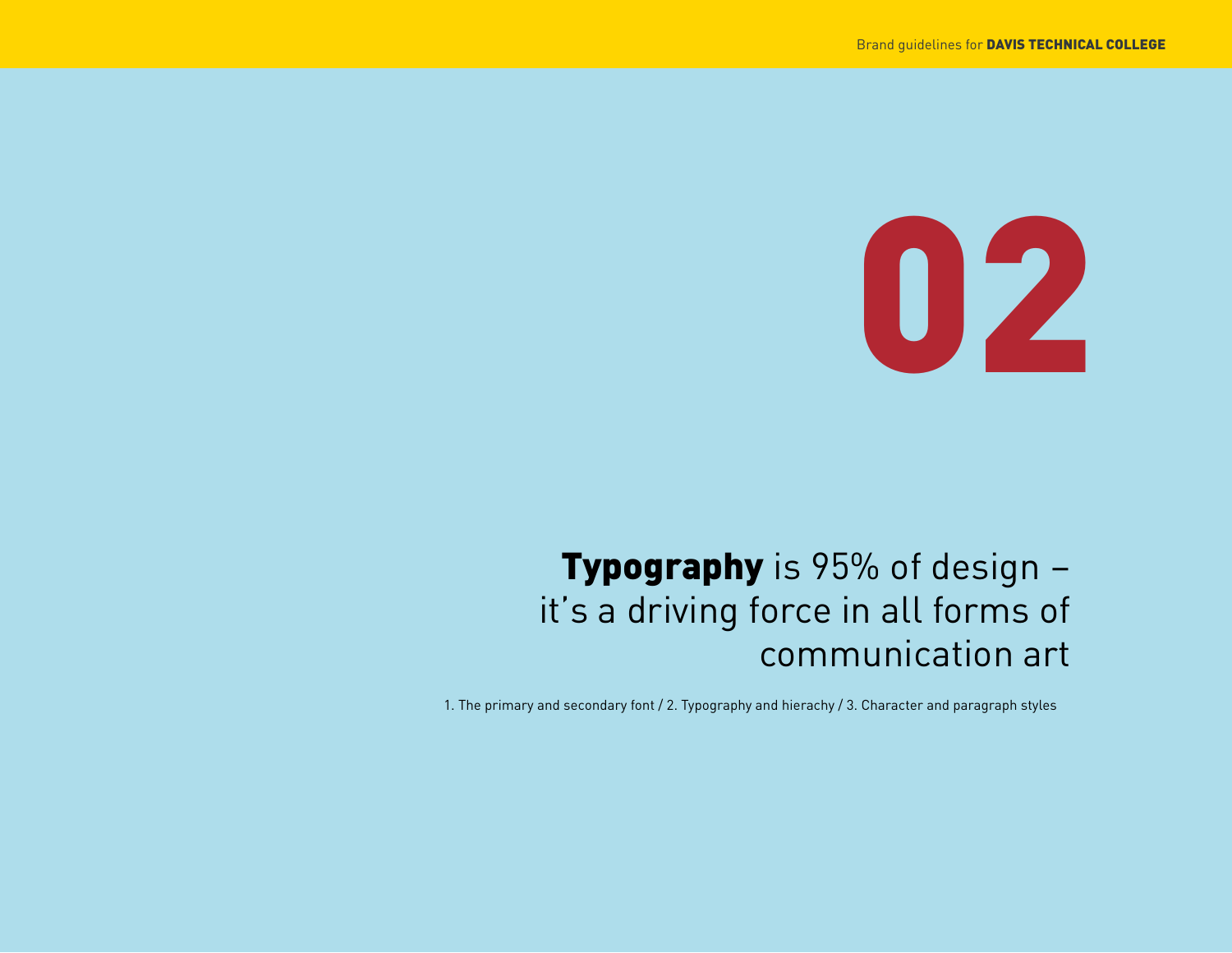# Primary font DIN

DIN font will be used in marketing materials, instructional design materials for consistency in branding. It can be used in headers, subheads and/or paragraph text.

Helvetica or Arial can be substituted if this font is not available.

# DIN

### REGULAR *REGULAR ITALIC* MEDIUM *MEDIUM ITALIC* **DIN BOLD** *DIN BOLD ITALIC*

Specimens

ABCDEFGHIJKLMNOPQRSTUVWXYZ abcdefghijklmnopqrstuvwxyz 1234567890!"§\$%&/()=?;,.:-\_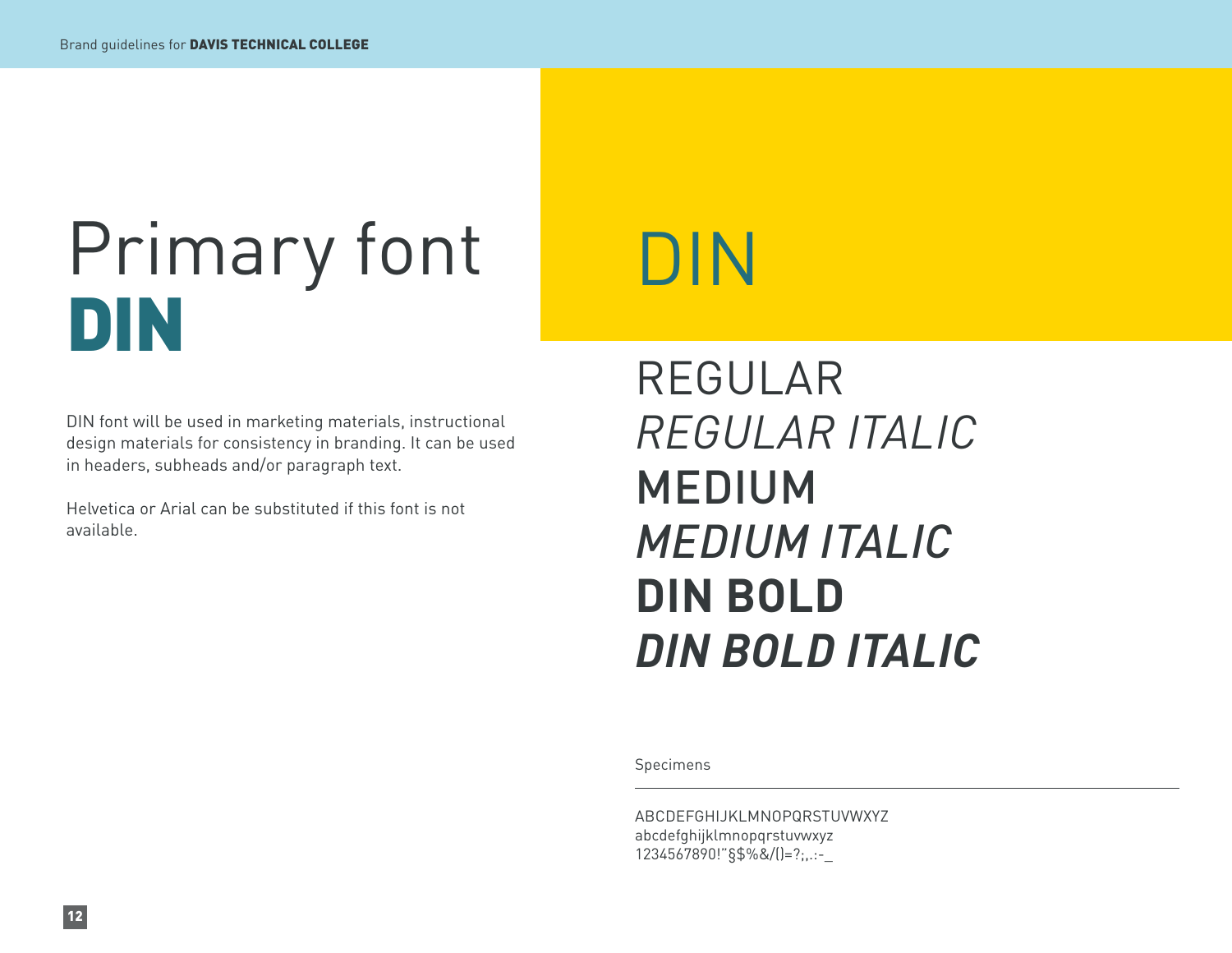# Helvetica (Arial can be substituted) Secondary Fonts

LIGHT *LIGHT ITALIC* REGULAR *REGULAR ITALIC* **BOLD** *BOLD ITALIC*

Specimens

ABCDEFGHIJKLMNOPQRSTUVWXYZ abcdefghijklmnopqrstuvwxyz 1234567890!"§\$%&/()=?;,.:-\_

### Substitute Font

Since DIN is costly to implement throughout all computers, **Helvetica** or **Arial** can be substituted. These can be used in headers, subheads and/or paragraph text.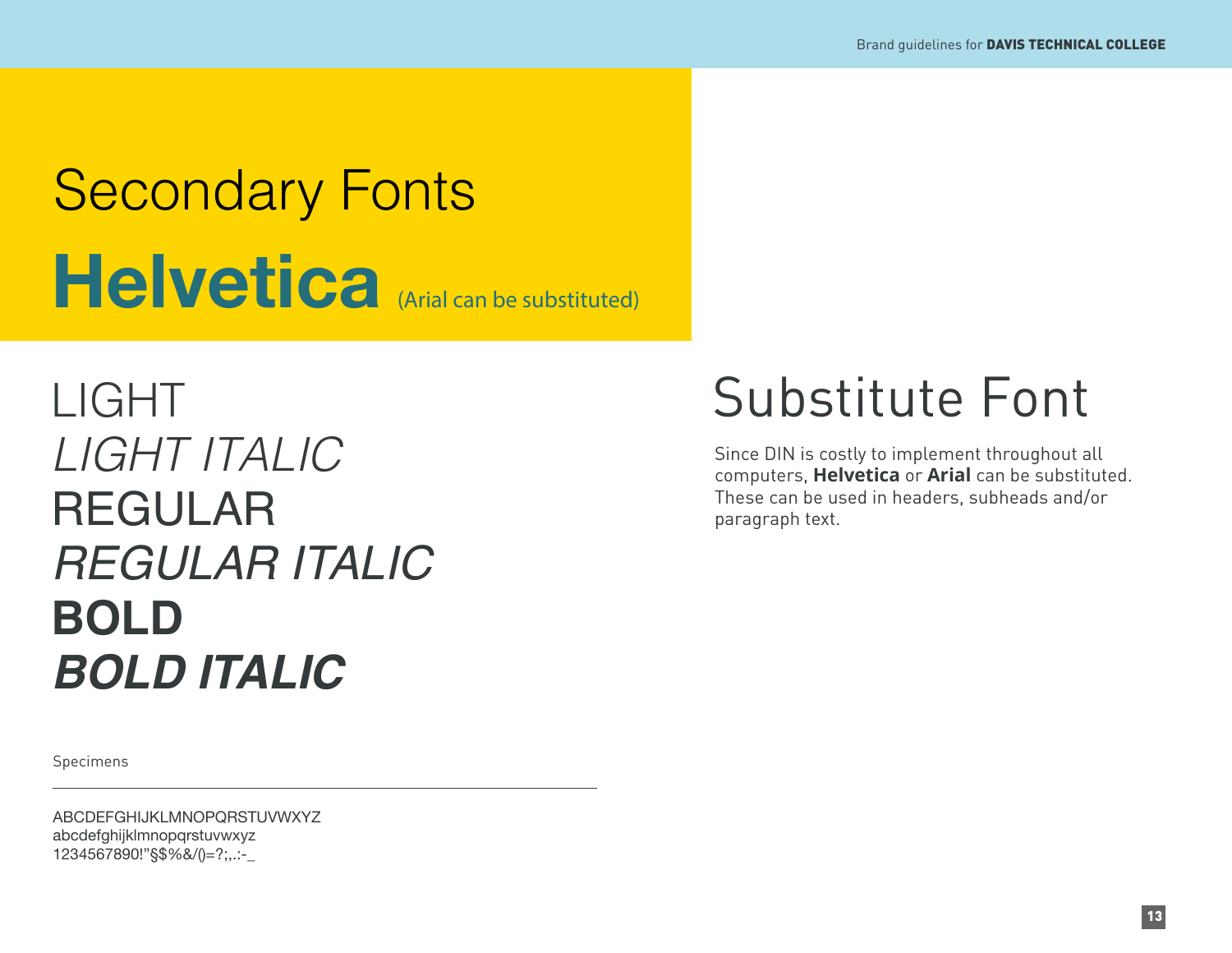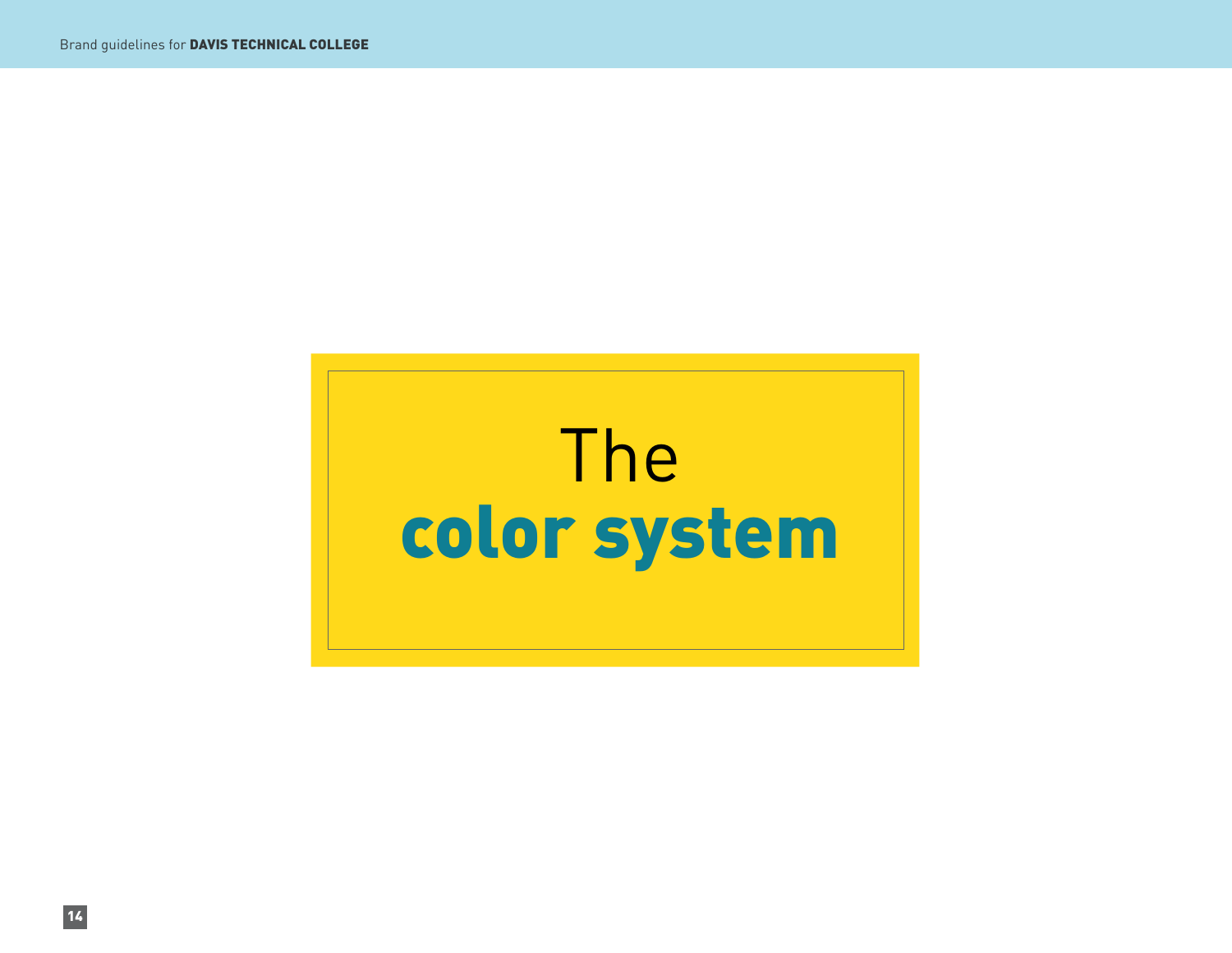

### With 93% of customers influenced by colors and visual appearance, make sure you pick the right colors for your company.

1. The logo color palette / 2. Secondary color palette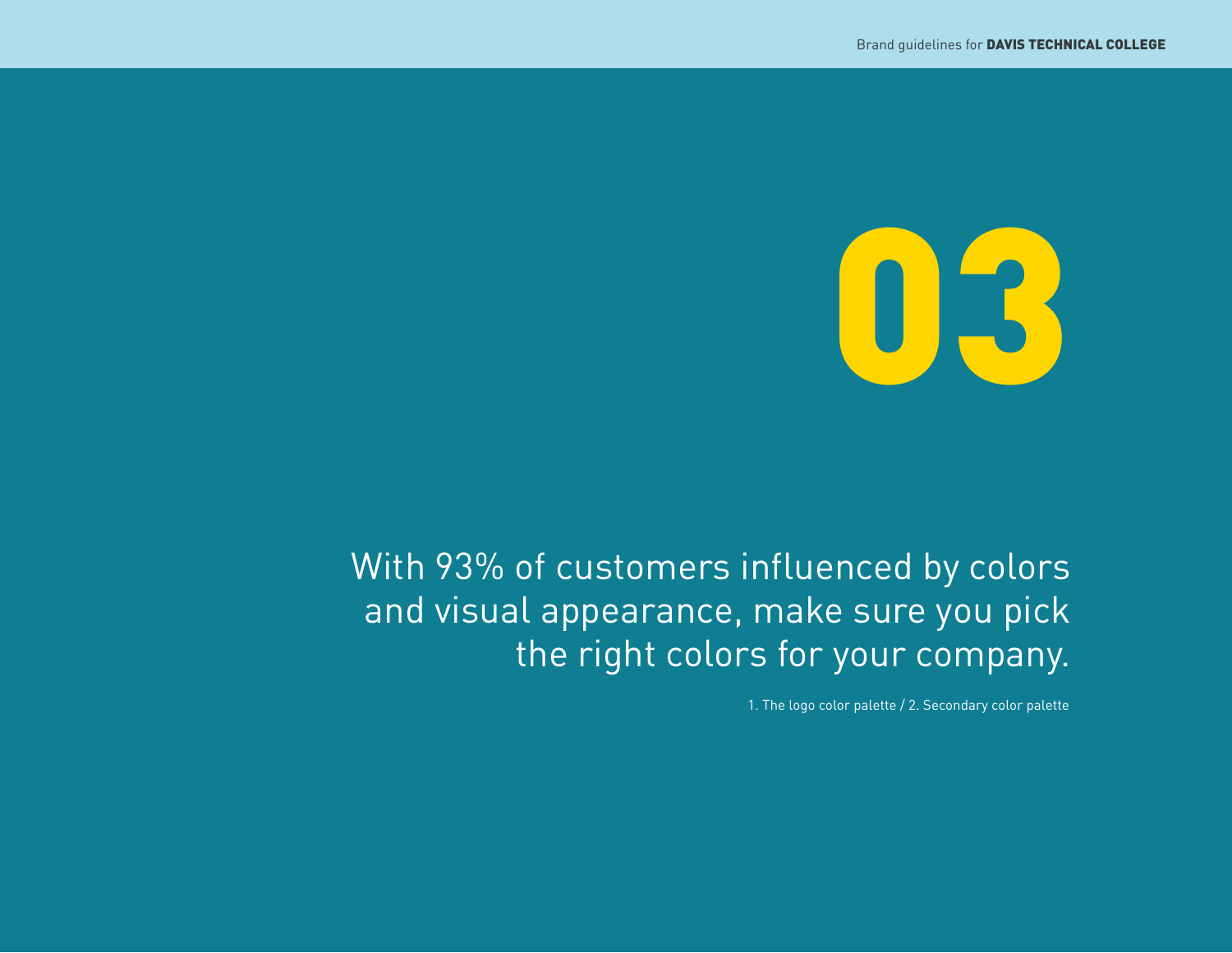# The logo color palette

#### USE OF COLOR FOR THE PRINTED & DIGITAL LOGO.

The following palette has been selected for use in Davis Technical College communcations. Lighter tints of these colors are also allowed (except the red since it would be pink).

A comprehensive color palette has been developed to provide flexibility while creating a unified, recognizable appearance across all communications.

| <b>PRIMARY COLOR</b><br><b>RED</b> PANTONE 1807<br>(choice for icon) |      | Pantone 1807C<br>10C/93M/71Y/23K<br>179R/40G/57B<br>#B32839 |
|----------------------------------------------------------------------|------|-------------------------------------------------------------|
| <b>PRIMARY COLOR</b><br><b>BLACK</b><br>(choice for icon)            | 100% |                                                             |
|                                                                      | 80%  | <b>COLOR CODES</b>                                          |
|                                                                      | 60%  | <b>Black</b><br>0C/0M/0Y/100K<br>0R/0G/0B                   |
|                                                                      | 30%  | #000000                                                     |
|                                                                      | 10%  |                                                             |

COLOR CODES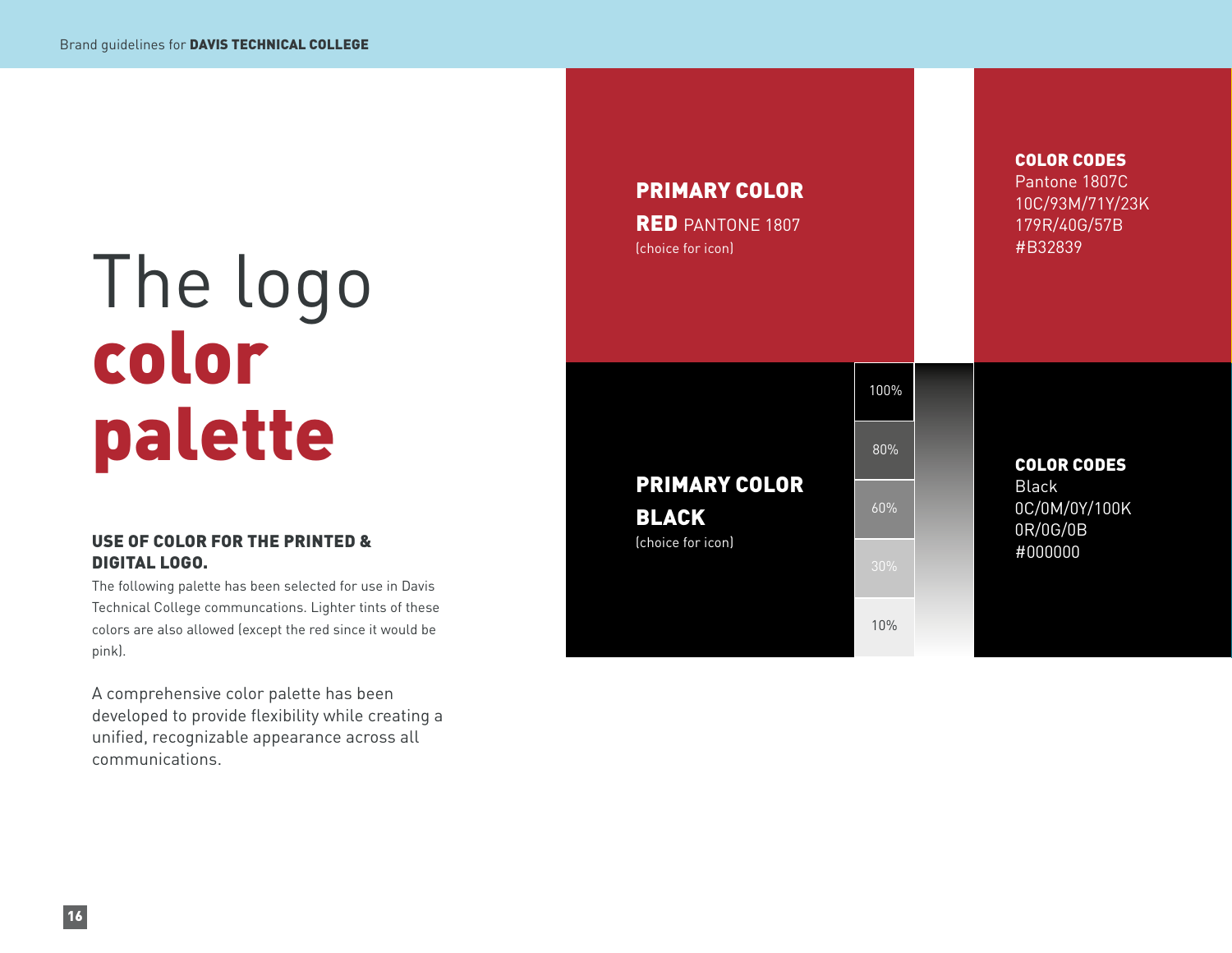|                                                                                                                         | 100% |  |                                                                                                           | 100% |  |
|-------------------------------------------------------------------------------------------------------------------------|------|--|-----------------------------------------------------------------------------------------------------------|------|--|
| <b>ACCENT COLOR</b><br><b>GOLDEN SUNSHINE</b><br><b>COLOR CODES</b><br>0C/15M/100Y/0K<br>255R/212G/0B<br><b>#FFD400</b> | 80%  |  | <b>ACCENT COLOR</b><br><b>SKY BLUE</b><br><b>COLOR CODES</b><br>36C/0M/8Y/0K<br>174R/221G/236B<br>#AEDDEC | 80%  |  |
|                                                                                                                         | 60%  |  |                                                                                                           | 60%  |  |
|                                                                                                                         | 40%  |  |                                                                                                           | 40%  |  |
|                                                                                                                         | 20%  |  |                                                                                                           | 20%  |  |
|                                                                                                                         |      |  |                                                                                                           |      |  |
|                                                                                                                         | 100% |  |                                                                                                           | 100% |  |
| <b>SECONDARY COLOR</b>                                                                                                  | 80%  |  | <b>ACCENT COLOR</b><br><b>BRIGHT ORANGE</b>                                                               | 80%  |  |
| <b>TURQUOISE BLUE</b><br><b>COLOR CODES</b><br>85C/38M/38Y/0K                                                           | 60%  |  | <b>COLOR CODES</b><br>0C/50M/100Y/0K                                                                      | 60%  |  |
| 24R/97G/109B<br>#18616D                                                                                                 | 40%  |  | 247R/147G/30B<br>#F7931E                                                                                  | 40%  |  |

## ACCENT COLORS

The palette allows the addition of secondary colors to enrich the Davis Technical College visual identity as a whole. Lighter tints of these colors are also allowed.

CMYK is used for four-color process. RGB and hex code are used for screen purposes.

These colors are complementary to our official colors, but are not recognizable identifiers for our company. Use the secondary colors sparingly.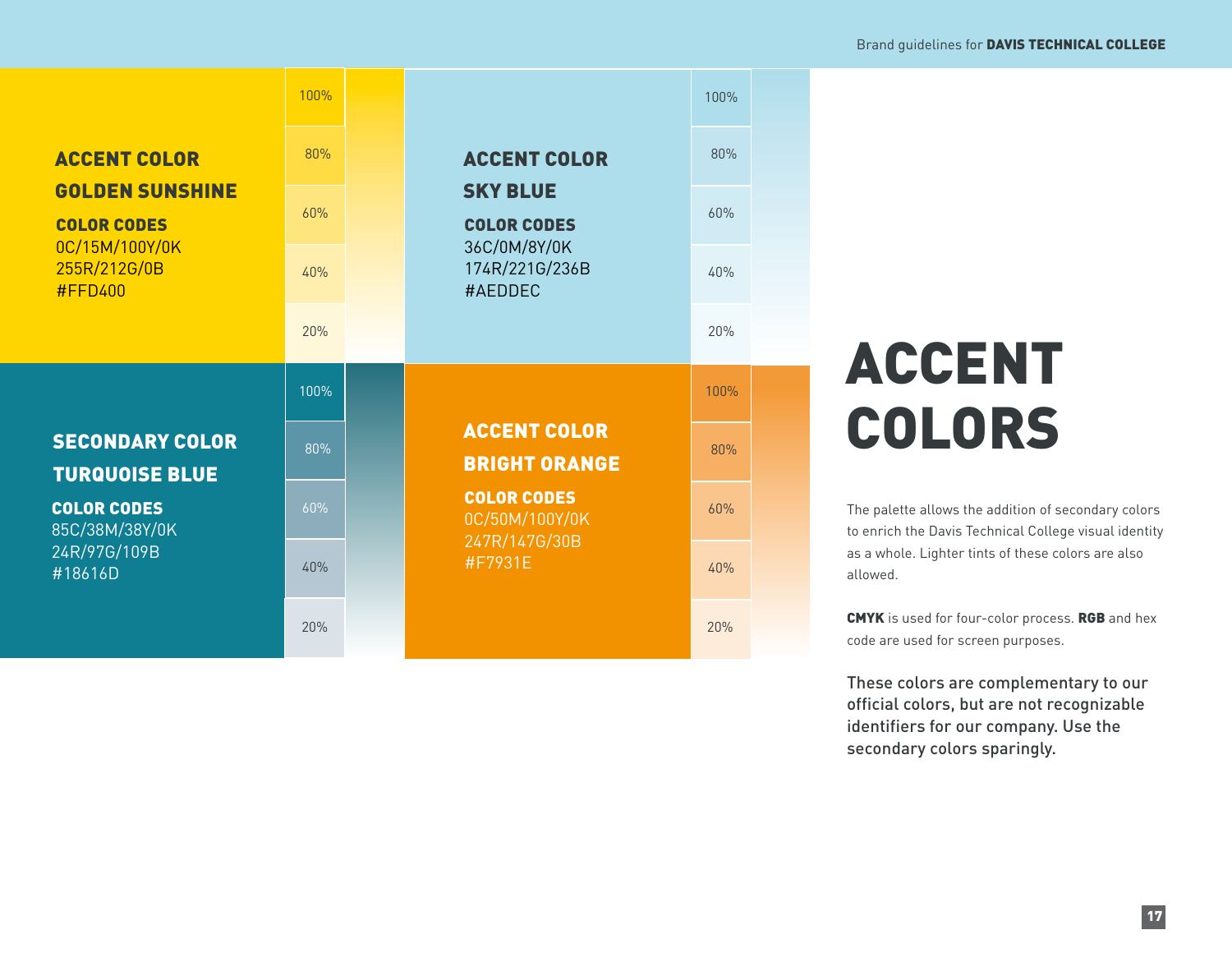

We have six schools which contain a group of programs within each school. There is a unique color for each school to help differentiate them on marketing materials.